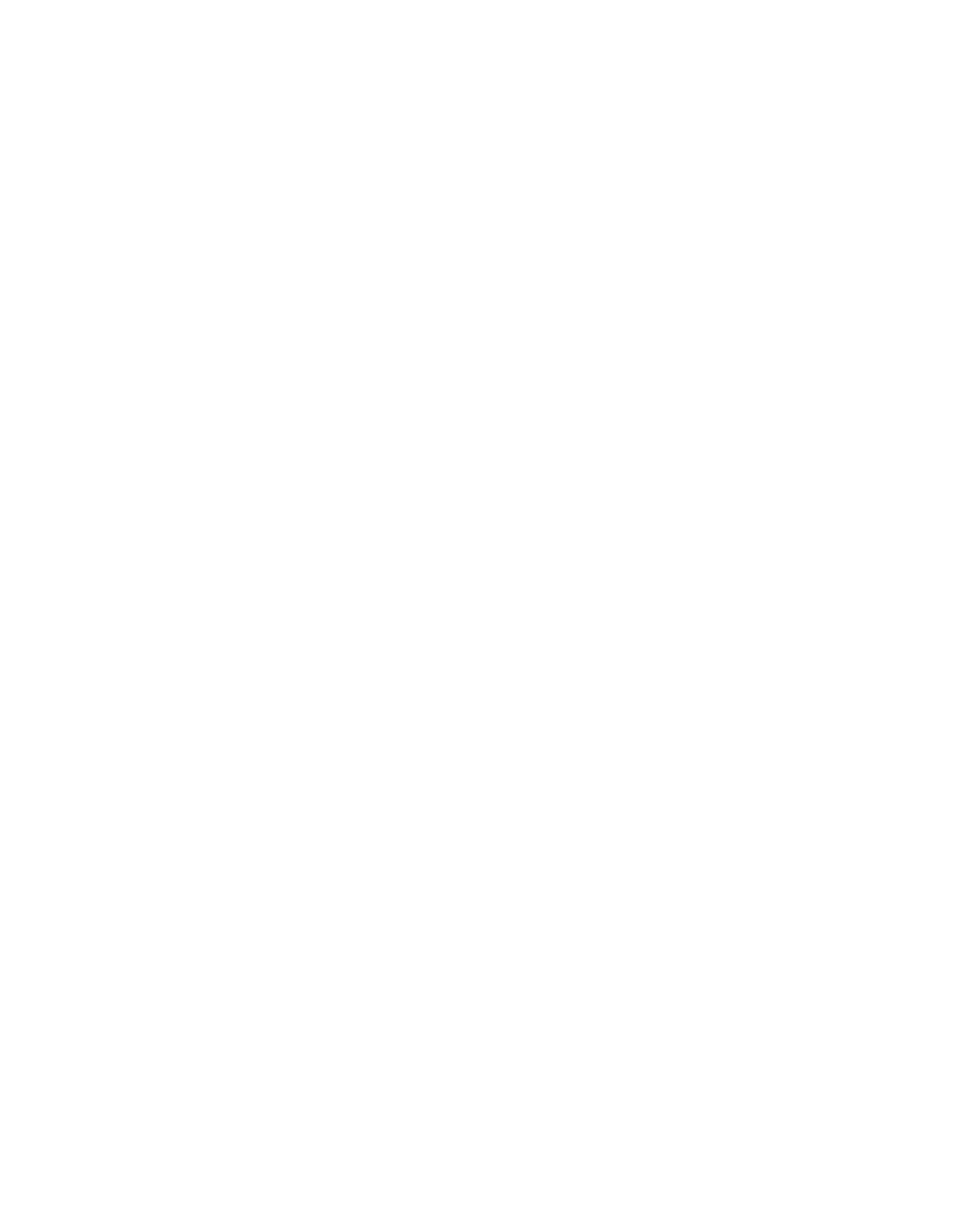

# **Statement by Mr Guy Ryder, Director-General, International Labour Organization, to the IMFC**

# **Washington D.C., April 21st, 2022**

#### *Summary*

- The labour market recovery in 2022 will be slower than initially projected. Even before the Russian Federation's aggression against Ukraine, the deficit in hours worked globally was projected to be equivalent to 52 million full-time jobs relative to the fourth quarter of 2019.
- Global unemployment is expected to remain above pre-COVID-19 levels until at least 2023. The 2022 level is estimated to be at least 207 million, compared to 186 million in 2019.
- The war in Ukraine is already leading to a triple crisis in finance, fuel and food that will increase poverty and hunger and lead to substantially worse outcomes in the world of work.
- In addition, economic changes induced by the pandemic could become structural, with enduring implications for labour markets. There is uncertainty around whether the drop in working hours, employment and labour force participation is temporary, or whether the pandemic is expediting more structural labour market exits or labour-saving transformations – each of those requiring different courses of action.
- The International Labour Conference adopted in 2021 a Global Call to Action for a human-centred recovery from the COVID-19 crisis that is inclusive, sustainable and resilient, placing the aim of decent work, the needs of the most vulnerable and hardest hit by the pandemic and support for sustainable enterprises, employment and incomes at the heart of national strategies to build forward better from the crisis
- The UN Secretary-General's Global Accelerator on Jobs and Social Protection for Just Transition aims at creating at least 400 million jobs by 2030, primarily in the care and green economies, and extending social protection floors to over 4 billion people currently not covered.
- Plugging the existing, significant gaps in care services could generate close to 300 million jobs and create a continuum of care that would help to alleviate poverty, encourage gender equality and support care for children and the elderly.
- Just transitions to carbon-neutral societies can enable deeper ambitions for accelerated climate change mitigation and support the needed profound transformation of production and work away from fossil fuels.
- Transition finance is a crucial enabler to bring about a shift to carbon neutrality in a way that delivers positive social and economic outcomes. There are several levers that can be deployed by the financial sector, such as integrating decent work fully into their investments, engaging with investees and clients to promote social dialogue, ensuring access to finance for SMEs in green sectors, and robust just transition planning.
- Preventing inequalities from becoming entrenched requires a comprehensive human-centred policy agenda. The prerequisite is multilateral action and global solidarity – including with respect to vaccine access, debt restructuring and facilitating a green transition.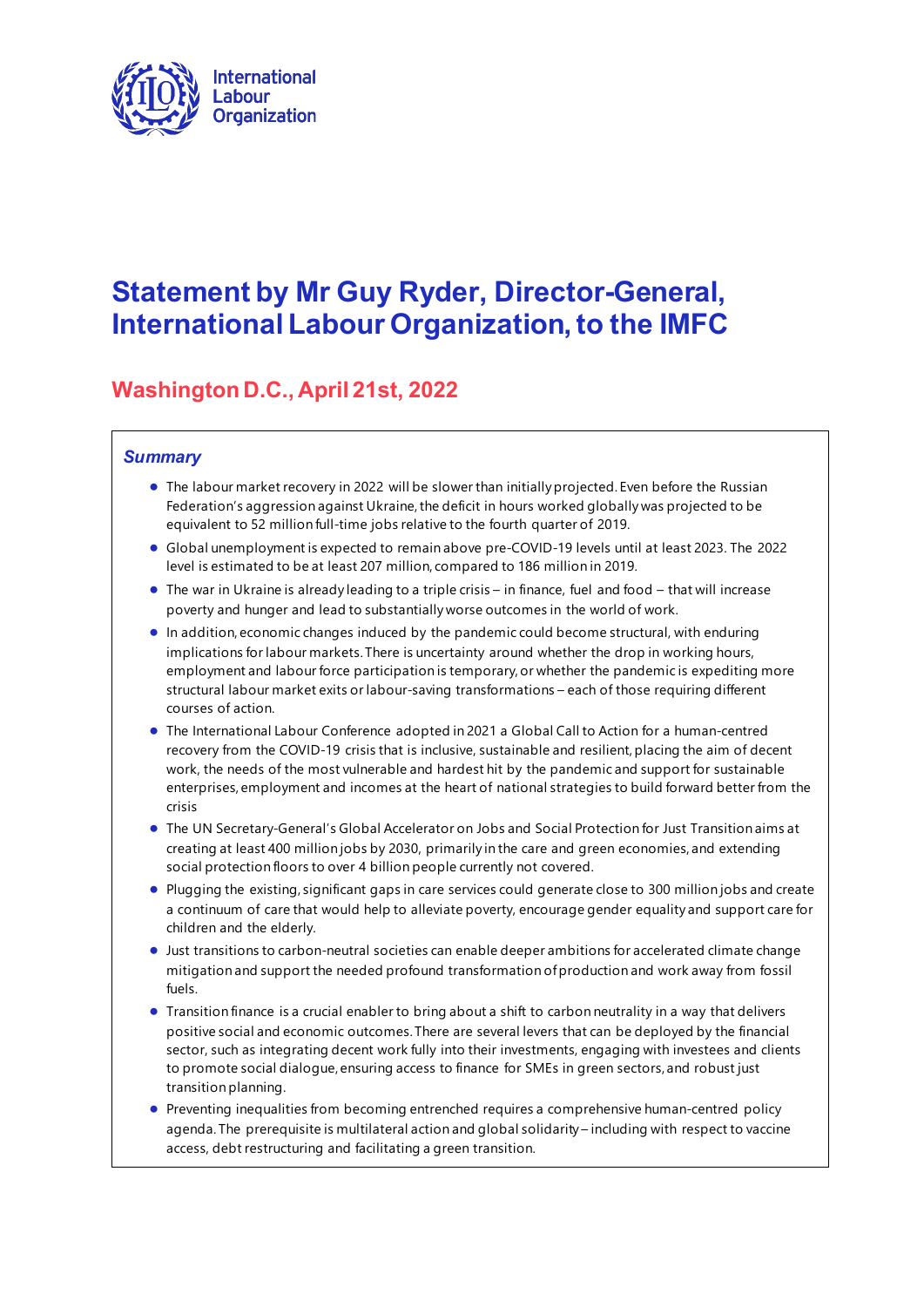# **Economic and social outlook**

#### **Labour markets struggle to recover**

With rising COVID-19 caseloads, higher inflation and the impact of the Russian aggression against Ukraine on the global economy, the outlook for 2022 remains fragile and the path to recovery slow and uncertain.

The labour market recovery in 2022 will be slower than initially projected. Even before the Russian Federation's aggression against Ukraine, estimations pointed to a deficit in hours worked globally equivalent to 52 million fulltime jobs relative to the fourth quarter of 2019. While this latest projection is an improvement on the situation in 202[1](#page-3-0), it remains almost two per cent below the number of global hours worked pre-pandemic.<sup>1</sup>

Global unemployment is expected to remain above pre-COVID-19 levels until at least 2023. The 2022 level is estimated at, at least, 207 million, compared to 186 million in 2019. Additionally, the overall impact on employment is significantly greater than represented in these figures because many people have left the labour force. In 2022, the global labour force participation rate is projected to remain 1.2 percentage points below that of 2019.

The downgrade in the 2022 forecast reflects the impact that recent COVID-19 variants of are having on the world of work as well as significant uncertainty regarding the future course of the pandemic. Ongoing supply chain disruptions and high energy prices also impact the labour market.

Changes in market demand and rising online services, skyrocketing trading costs and pandemic-induced changes in labour supply have all created bottlenecks in manufacturing, impeding the return to pre-pandemic labour market conditions. Intense and prolonged supply chain shocks are creating uncertainty in the business climate and could lead to a reconfiguration of the geography of production, with significant implications for employment.

The war in Ukraine is already leading to a triple crisis – in finance, fuel and food – that will increase poverty and hunger and lead to substantially worse outcomes in the world of work.

The rise in prices of commodities and essential goods, while labour markets remain far from recovered, significantly reduces disposable income and adds to the cost of the crisis. Increasing food prices threatens food security. Food shortages emerged in Arab countries as wheat prices soar. Grains and vegetable oil from Ukraine and the Russian Federation are crucial to national diets across the region and the UN has warned the situation "could cause an escalation of hunger and poverty with dire implications for global stability"<sup>[2](#page-3-1)</sup>.

Going forward, policymakers face difficult choices, with important international spill-overs. Calls for monetary and fiscal policy to be tightened at a faster rate multiply to curb inflation. Yet, the economic recovery still requires macroeconomic support to be sustainable. Policy tightening and rising interest rates together with the supply shock from the war in Ukraine could lead to debt distress in several countries. Implementation of the G20 Common Framework for debt treatment beyond DSSI is a key priority and should be accelerated to address debt vulnerabilities.

#### **Unequal impacts are deepening inequalities**

The crisis is having a stark different impact across groups of workers and countries. These differences are deepening inequalities within and among countries and weakening the economic, financial and social fabric of almost every nation, regardless of development status. This damage is likely to require years to repair, with potential long-term consequences for labour force participation, household incomes and social cohesion.

Since the onset of the recovery, employment growth trends in low- and middle-income countries have remained significantly below those observed in richer economies, owing largely to the lower vaccination rates and tighter fiscal space in developing countries. The impact has been particularly serious for developing nations that experienced higher levels of inequality, more divergent working conditions and weaker social protection systems even before the pandemic

<span id="page-3-0"></span><sup>1</sup> ILO. 2022. World [Employment and Social Outlook](https://www.ilo.org/global/research/global-reports/weso/trends2022/WCMS_834081/lang--en/index.htm) – Trends 2022. Geneva: ILO.

<span id="page-3-1"></span><sup>2</sup> IFAD. 2022. [Press release No.: IFAD/11/2022](https://www.ifad.org/en/web/latest/-/impacts-of-ukraine-conflict-on-food-security-already-being-felt-in-the-near-east-north-africa-region-and-will-quickly-spread-warns-ifad)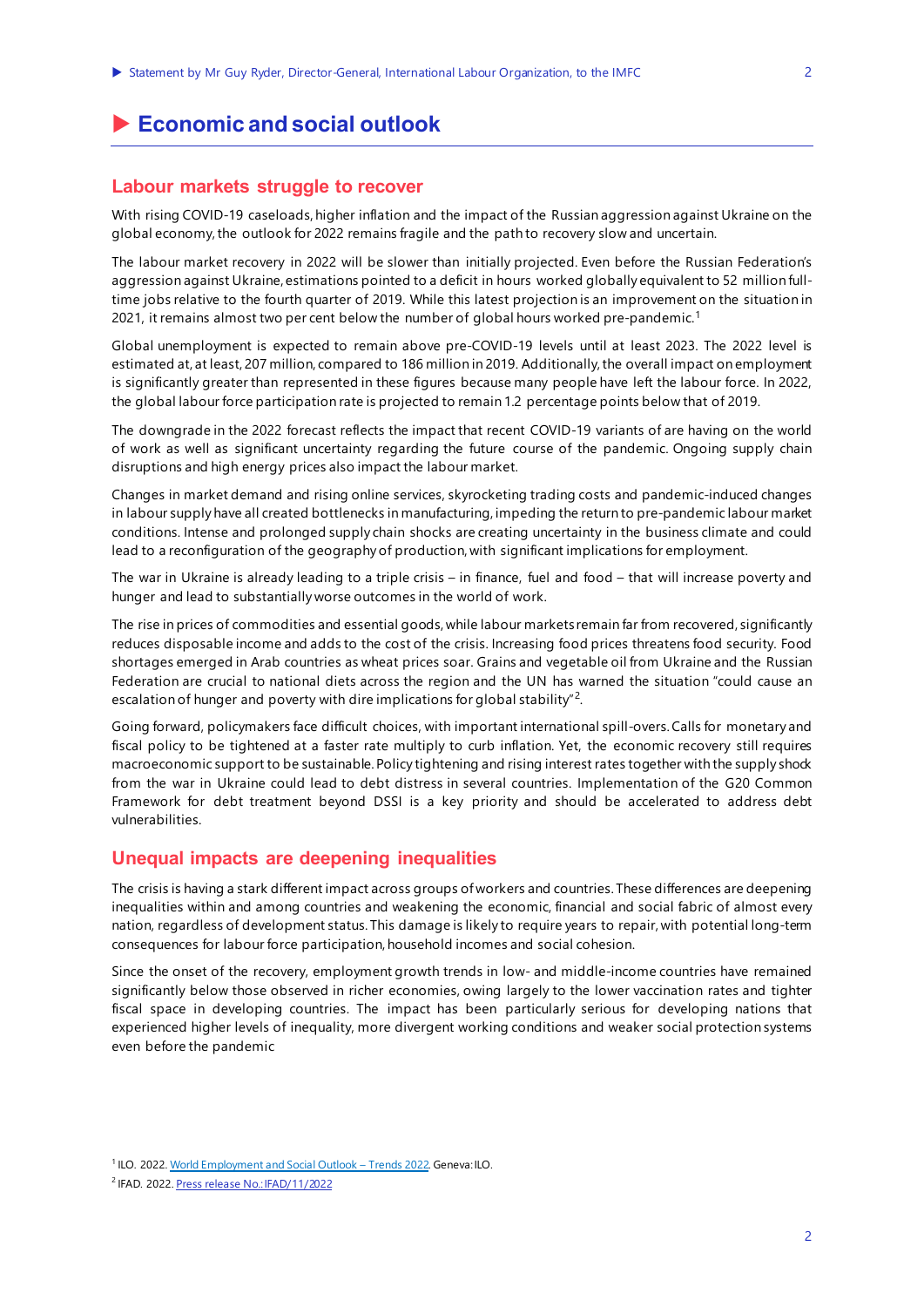The disproportionate impact of the crisis on women's employment is expected to last in the coming years while the closing of education and training institutions "will have cascading long-term implications" for young people, particularly those without internet access.

As in previous crises, temporary employment created a buffer against the shock of the pandemic for some. While many temporary jobs were terminated or not renewed, alternative ones were created, including for workers who had lost permanent jobs. On average, the incidence of temporary work did not change.

There can be no real recovery from the global economic crisis without a broad-based labour market recovery. And to be sustainable, this recovery must be based on the principles of decent work – including health and safety, equity, social protection and social dialogue.

The recovery of labour demand to pre-crisis levels can be expected to take time. The sluggish and uneven recovery of working hours keeps labour incomes subdued. Since most workers in the world had insufficient, if any, income replacement, households were required to run down their savings. Higher commodity prices, including energy and food, are adding pressure to these already large challenges. The wage increases negotiated following the COVID-19 crisis are being eroded by higher inflation, with real wage growth very low or even negative in many countries. The effect is particularly pronounced in developing countries, where the share of economically vulnerable populations is larger, dependency on food imports greater and the size of stimulus packages has been smaller. The consequent loss in income is further depressing aggregate demand, creating a vicious circle that underscores the need for concerted policies to mitigate scarring, expedite labour market recovery, tackle inequities and reduce poverty, and return the global economy to a path of sustainable growth.

The pandemic has started to induce economic changes that could become structural, with enduring implications for labour markets. The confluence of various macroeconomic trends is creating uncertainty around whether the drop in working hours, employment and labour force participation is temporary, or whether the pandemic is expediting more structural labour market exits or labour-saving transformations – each of those requiring different courses of action.

### **Building a Greener, More Inclusive Future**

To prevent inequalities from becoming entrenched, urgent action is needed to create productive employment in the green, care and digital economies that contribute to a just transition to carbon neutral economies. This requires sustained investments in sectors with high productive employment potential as well as in social protection, which acts as an important shock absorber in times of crisis, including those caused by natural disasters. It also requires policies with a strong life-cycle approach, a focus on vulnerable groups and a rethink of social infrastructure more broadly.

The UN Secretary-General's Global Accelerator on Jobs and Social Protection for a Just Transition aims at creating at least 400 million jobs by 2030, primarily in the care and green economies, and extending social protection floors to over 4 billion people currently not covered.

#### **Investing in care for a more gender equal world of work**

Plugging the existing, significant gaps in care services could generate close to 300 million jobs and create a continuum of care that would help to alleviate poverty, encourage gender equality and support care for children and the elderly. $3$ 

There is a strong investment case for creating a transformative package of care policies, based on universal access, that would create a pathway for building a better and more gender equal world of work. Investment in gender equal leave, universal childcare and long-term care services could generate up to 299 million jobs by 2035 - 96 million direct jobs in childcare, 136 million direct jobs in long-term care, and 67 million indirect jobs in non-care sectors. Over three-quarters of these new jobs will be held by women and 84 per cent will be formal employment.

<span id="page-4-0"></span><sup>&</sup>lt;sup>3</sup> ILO. 2022. [Care at work: Investing in care leave and services for a more gender equal world of work](https://www.ilo.org/wcmsp5/groups/public/---dgreports/---dcomm/documents/publication/wcms_838653.pdf). Geneva: ILO.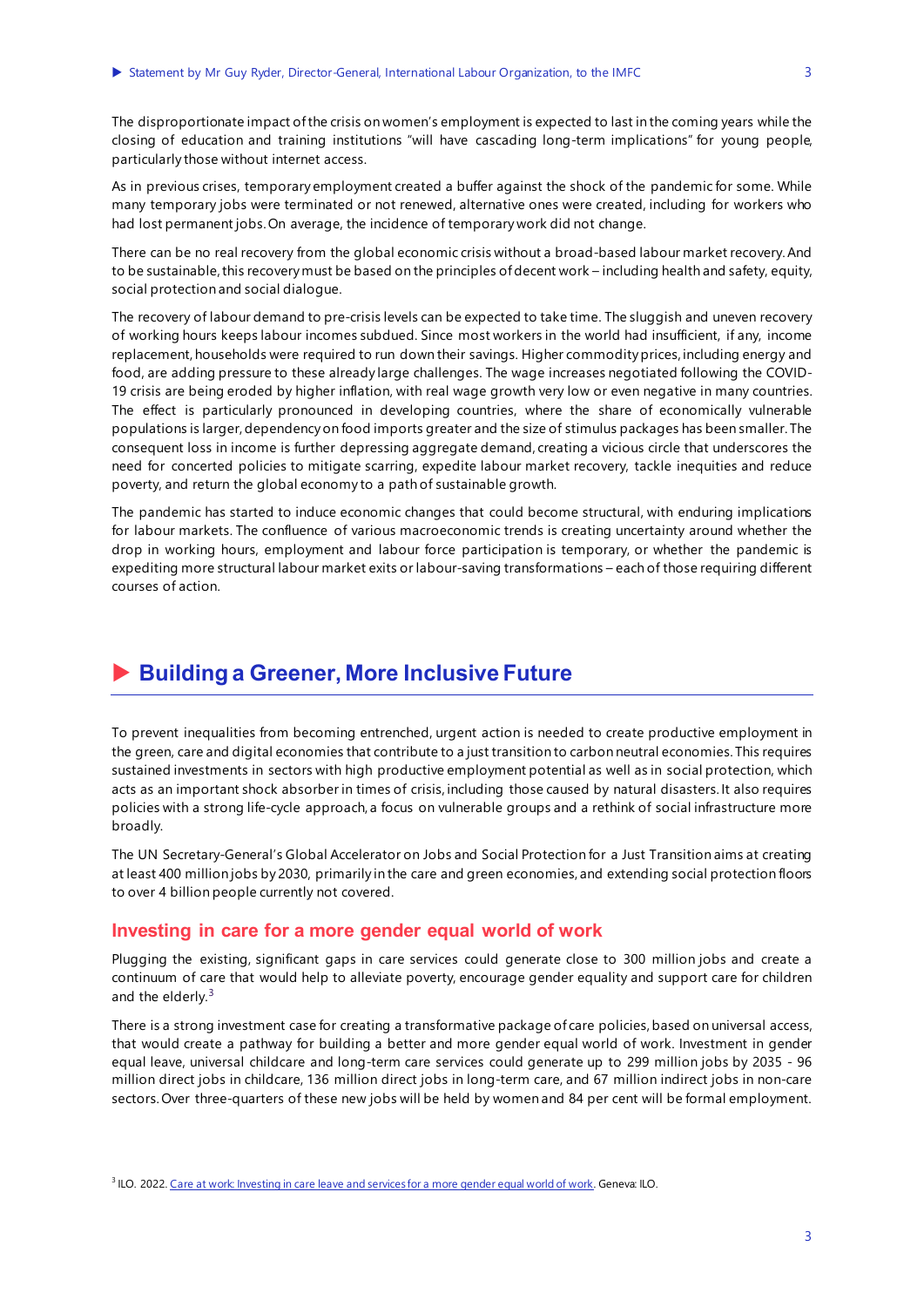This would require an annual investment of US\$5.4 trillion (equivalent to 4.2 per cent of total annual GDP) by 2035, some of which could be offset by an increase in tax revenue from the additional earnings and employment. Some countries are paving the way with massive investments in the care economy. Others will need support and increased fiscal space to follow suite.

#### **Investing in the just transition to jump-start a healthier and greener recovery**

Climate change and environmental degradation are already disrupting millions of jobs and livelihoods. Yet countless opportunities lie ahead to boost the economy and improve the quality of working lives. We have the opportunity to take action now to reduce carbon emissions while creating millions of productive jobs in the green economy. The reconstruction of the economic fabric and reduced dependency on fossil fuels should lay the foundations for environmentally sustainable and socially inclusive production and consumption as we move into the future.

The latest UN report by the Intergovernmental Panel on Climate Change (IPCC) says that without immediate and deep emission reductions across all sectors, limiting global warming to 1.5°C will be beyond reach. It also says that reducing global warming is possible if there are major transitions in the energy sector. This will involve a substantial reduction in fossil fuel use, widespread electrification, improved energy efficiency and the use of alternative fuels such as hydrogen, all of which will have implications for workers in carbon-intensive sectors. [4](#page-5-0)

The IPCC report notes that "equity and just transitions can enable deeper ambitions for accelerated mitigation" and makes clear the transformational potential of just transition, saying it can "build social trust, and deepen and widen support for transformative changes". The [Just Transition Declaration](https://ukcop26.org/supporting-the-conditions-for-a-just-transition-internationally/), agreed at the UN Climate Change Conference (COP26) in December 2021, recognizes the need to ensure that no one is left behind in the transition to net zero economies – particularly those working in sectors, cities and regions reliant on carbon-intensive industries and production. The Declaration reflects the [ILO's 2015 Guidelines for a Just Transition,](https://www.ilo.org/global/topics/green-jobs/publications/WCMS_432859/lang--en/index.htm) which outline the necessary steps towards well-managed, environmentally sustainable economies and societies, decent work for all, social inclusion and the eradication of poverty.

Transition finance is a crucial enabler to bring about a shift to carbon neutrality in a way that delivers positive social and economic outcomes. However, this does not happen by default. Many transition finance frameworks and instruments still do not explicitly address social and employment impacts. Developing investment strategies for quality employment creation and measuring these investments' employment impact form an integral part of just transition finance approaches.

There are key areas for transition finance to look out for, be it in financing green activities or in the decarbonisation of emission intensive ones. There are several levers that can be deployed by the financial sector to make a substantive contribution to a transition where benefits are shared widely and the most vulnerable are supported. For example, integrating decent work fully in financial investments, engaging with investees and clients to promote social dialogue, ensuring access to finance for SMEs in green sectors, and robust just transition planning.

## **Prevention of scarring requires a comprehensive human-centred policy agenda**

We have a joint responsibility to rebuild the global economy in ways that address systemic and structural inequalities and other long-term social and economic challenges that pre-date the pandemic. The prerequisite for achieving such resilience is multilateral action and global solidarity – including with respect to vaccine access, debt restructuring and facilitating a green transition.

The ILO organised a Global Forum for a human-centred recovery in February 2022 that succeeded in producing a strong expression of multilateral alignment behind the human-centred approach framed by the ILO [Centenary](https://www.ilo.org/global/about-the-ilo/mission-and-objectives/centenary-declaration/lang--en/index.htm)  [Declaration](https://www.ilo.org/global/about-the-ilo/mission-and-objectives/centenary-declaration/lang--en/index.htm) on the Future of Work and the [Global Call to Action for a human-centred recovery from the COVID-19](https://www.ilo.org/ilc/ILCSessions/109/reports/texts-adopted/WCMS_806092/lang--en/index.htm)  [crisis that is inclusive, sustainable and resilient](https://www.ilo.org/ilc/ILCSessions/109/reports/texts-adopted/WCMS_806092/lang--en/index.htm). Fourteen heads or deputies of the Bretton Woods institutions, regional multilateral development banks and key UN agencies articulated how they were increasing efforts,

<span id="page-5-0"></span><sup>&</sup>lt;sup>4</sup> IPCC, 2022[: Climate Change 2022: Mitigation of Climate Change](https://report.ipcc.ch/ar6wg3/). Contribution of Working Group III to the Sixth Assessment Report of the Intergovernmental Panel on Climate Change. Cambridge University Press, Cambridge, UK and New York, NY, USA.